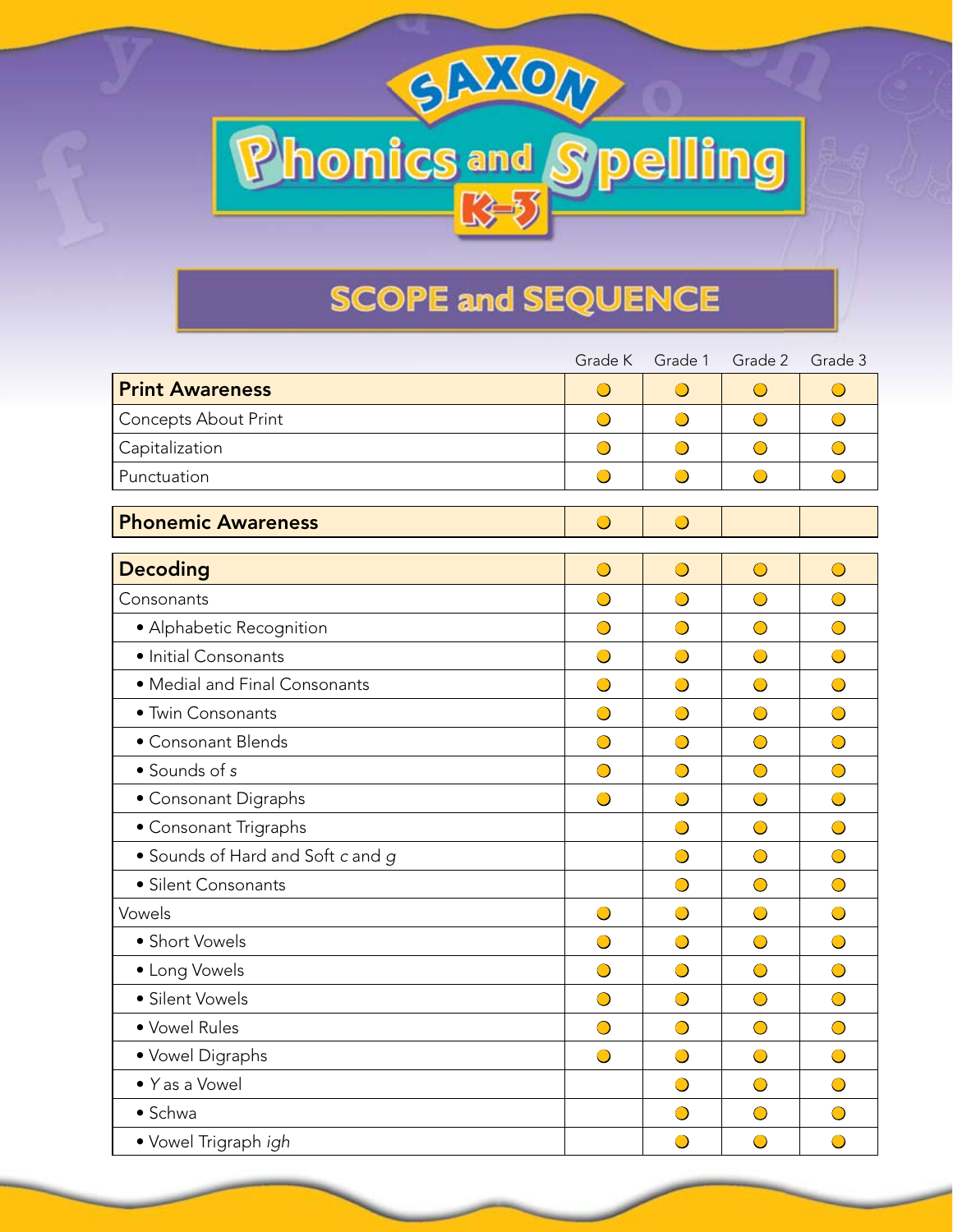|                                                                                                | Grade K    | Grade 1    | Grade 2    | Grade 3              |
|------------------------------------------------------------------------------------------------|------------|------------|------------|----------------------|
| Vowels (continued)                                                                             | $\bigcirc$ | $\bigcirc$ | $\bigcirc$ | $\bigcirc$           |
| • /ŏ/ Sound of a (as in watch or ball)                                                         |            |            | $\bigcirc$ | $\bigcirc$           |
| • Vowel Quadrigraph eigh                                                                       |            |            | $\bigcirc$ | $\bigcirc$           |
| · Scribal o (/ŭ/ sound of o, as in son)                                                        |            |            | $\bigcirc$ | $\bigcirc$           |
| R-Controlled Vowels and Other Combinations                                                     | $\bigcirc$ | $\bigcirc$ | $\bigcirc$ | $\bigcirc$           |
| Diphthongs                                                                                     |            | $\bigcirc$ | $\bigcirc$ | $\bigcirc$           |
| <b>Word Structure</b>                                                                          | $\bigcirc$ | $\bigcirc$ | $\bigcirc$ | $\bigcirc$           |
| • Recognizing Nondecodable (Sight) Words                                                       | $\bigcirc$ | $\bigcirc$ | $\bigcirc$ | $\bigcirc$           |
| • Blending CVC and Other Words                                                                 | $\bigcirc$ | $\bigcirc$ | $\bigcirc$ | $\bigcirc$           |
| · Syllabication                                                                                | $\bigcirc$ | $\bigcirc$ | $\bigcirc$ | $\bigcirc$           |
| • Compound Words                                                                               |            | $\bigcirc$ | $\bigcirc$ | $\bigcirc$           |
| • Possessives                                                                                  | $\bigcirc$ | $\bigcirc$ | $\bigcirc$ | $\bigcirc$           |
| • Contractions                                                                                 |            | $\bigcirc$ | $\bigcirc$ | $\bigcirc$           |
| · Final, Stable Syllables (including words ending with<br>-le, as in table)                    |            | $\bigcirc$ | $\bigcirc$ | $\overline{(\cdot)}$ |
| • Root Words                                                                                   |            | $\bigcirc$ | $\bigcirc$ | $\bigcirc$           |
| • Prefixes                                                                                     |            | $\bigcirc$ | $\bigcirc$ | $\bigcirc$           |
| • Suffixes                                                                                     |            | $\bigcirc$ | $\bigcirc$ | $\bigcirc$           |
| . Words with More than One Affix                                                               |            | $\bigcirc$ | $\bigcirc$ | $\bigcirc$           |
| • Plurals                                                                                      |            | $\bigcirc$ | $\bigcirc$ | $\bigcirc$           |
| • Inflectional Endings                                                                         |            | $\bigcirc$ | $\bigcirc$ | $\bigcirc$           |
| . "Wild Colt Words" (words with /i/ and /ō/<br>followed by two consonants, as in find or cold) |            |            |            |                      |
| . Words with More than One Vowel Pattern                                                       |            |            | $\bigcirc$ | $\bigcap$            |
| · Words Combining Different Vowel Patterns                                                     |            |            | $\bigcirc$ | $\bigcirc$           |
| • French Endings                                                                               |            |            | $\bigcirc$ | $\bigcirc$           |
|                                                                                                |            |            |            |                      |
| <b>Fluency</b>                                                                                 | $\bigcirc$ | $\bigcirc$ | $\bigcirc$ | $\bigcirc$           |
| <b>Spelling</b>                                                                                | $\bigcirc$ | $\bigcirc$ | $\bigcirc$ | $\bigcirc$           |
| Letter/Sound Correspondences                                                                   | $\bigcirc$ | $\bigcirc$ | $\bigcirc$ | $\bigcirc$           |
| Consonants                                                                                     | $\bigcirc$ | $\bigcirc$ | $\bigcirc$ | $\bigcirc$           |
| <b>Short Vowels</b>                                                                            | $\bigcirc$ | $\bigcirc$ | $\bigcirc$ | $\bigcirc$           |
| Long Vowels                                                                                    | $\bigcirc$ | $\bigcirc$ | $\bigcirc$ | $\bigcirc$           |
| Nondecodable (Sight) Words                                                                     | $\bigcirc$ | $\bigcirc$ | $\bigcirc$ | $\bigcirc$           |
| Initial and Final /k/ Spellings                                                                | $\bigcirc$ | $\bigcirc$ | $\bigcirc$ | $\bigcirc$           |
| <b>CVC Words</b>                                                                               | $\bigcirc$ | $\bigcirc$ | $\bigcirc$ | $\bigcirc$           |
| Consonant Digraphs                                                                             | $\bigcirc$ | $\bigcirc$ | $\bigcirc$ | $\bigcirc$           |

2 **Saxon Phonics and Spelling** Scope and Sequence